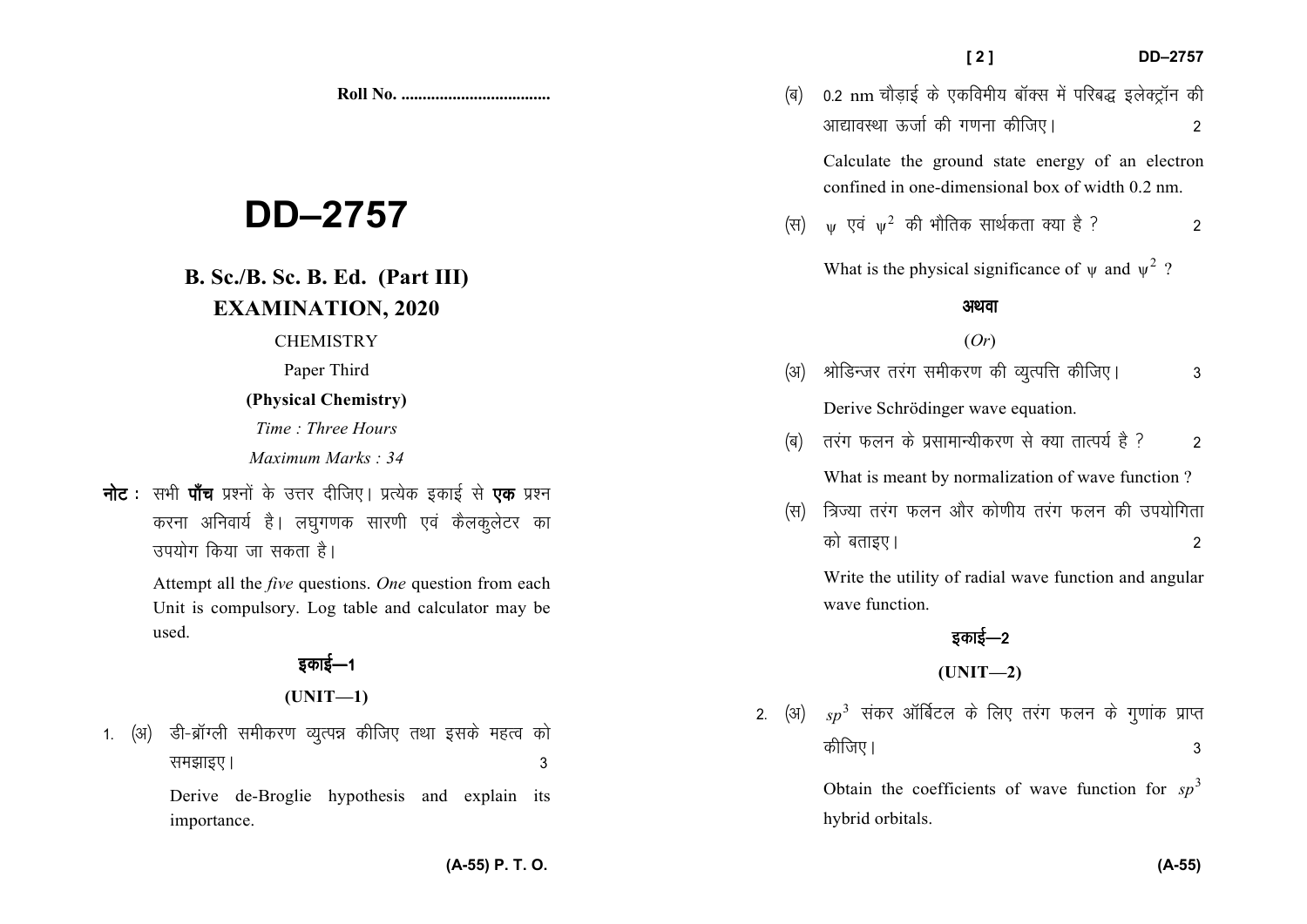#### **[ 3 ] DD–2757**

- (ब) आण्विक कक्षक सिद्धान्त का वर्णन कीजिए। विभिन्न प्रकार ds vkf.od d{kdksa dks le>kb,A 2 Discuss the molecular orbital theory. Describe different types of molecular orbitals.
- (स)  $\sigma *$  एवं  $\pi$  आण्विक कक्षकों की विशेषताएँ स्पष्ट कीजिए ।  $\overline{A}$  2

Explain characteristics of  $\sigma^*$  and  $\pi^*$  molecular orbitals.

#### अथवा

### (*Or*)

(अ) तरंग फलनों से ऊर्जा स्तरों का परिकलन कैसे किया जाता है ? संक्षेप में समझाइए।<br>3

How is energy levels calculated from wave function ? Explain in brief.

(ब) एथिलीन अणु के लिए हकल के सिद्धान्त की उपयोगिता संक्षेप में लिखिए।  $\sim$  2

Write down the application of Huckel's theory for ethylene molecule in brief.

 $\langle$ स) आबंधी आण्विक कक्षक (BMO) एवं प्रतिबंधी आण्विक कक्षक (ABMO) में विभेद कीजिए।  $\overline{A}$ 

Distinguish between bonding molecular orbital and antibonding molecular orbital (ABMO) .

 **[ 4 ] DD–2757** इकाई—3 **(UNIT—3)** 3. (अ) सरल आवर्ती दोलित्र के ऊर्जा स्तरों के लिए एक व्यंजक O;qRié dhft,A 3 Derive an expression for energy levels of Simple Harmonic Oscillator. (ब) HCl अणु की बंध लम्बाई की गणना कीजिए, यदि HCl का जड़त्व आघूर्ण  $2.71 \times 10^{-40}$  ग्राम सेमी<sup>2</sup> एवं अपचयित द्रव्यमानः  $1.63 \times 10^{-24}$  ग्रामः है । 2 Calculate the bond length of HCl molecule, if its moment of inertia is  $2.71 \times 10^{-40}$  g cm<sup>2</sup> and reduced

mass is  $1.63 \times 10^{-24}$  g.

(स) रमन स्पेक्ट्रा, IR स्पेक्ट्रा की अपेक्षा अधिक उपयोगी है।  $\overrightarrow{P}$  क्यों ? समझाइए ।  $\overrightarrow{P}$ 

Explain, why Raman spectra is more useful than IR spectra.

#### अथवा

#### (*Or*)

- (अ) रमन स्पेक्टा के कोई **तीन** अनप्रयोग समझाइए।  $\hspace{1.6cm}$  3 Explain any *three* applications of Raman spectra.
- (ब) HBr अणु के लिए मूलभूत कम्पन आवृत्ति 2650 सेमी.<sup>-1</sup> है। इसके बल नियतांक की गणना कीजिए। <sup>2</sup>  $[H = 1 ; Br = 81]$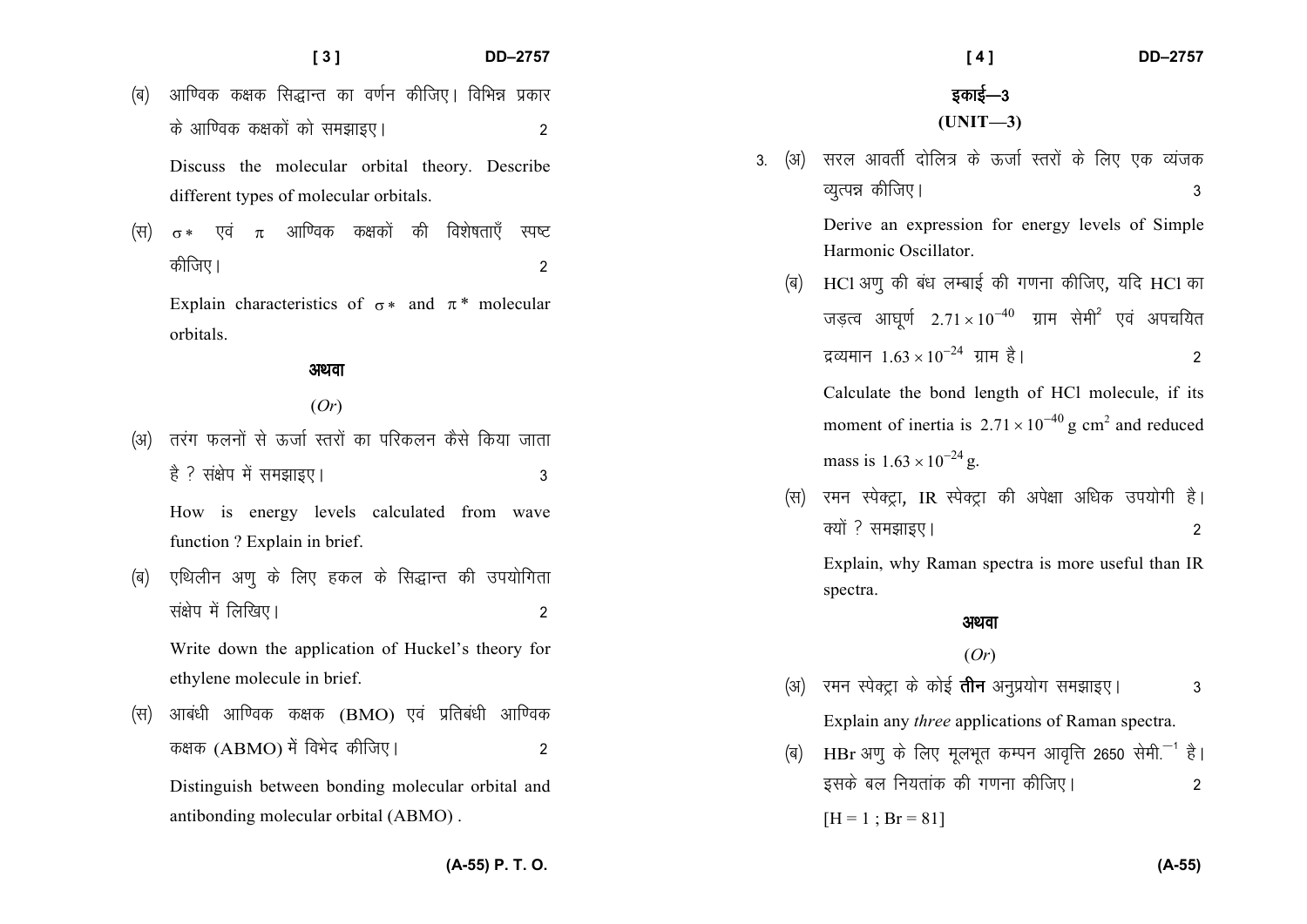The fundamental vibrational frequency of HBr molecule is  $2650 \text{ cm}^{-1}$ . Calculate its force constant.  $[H = 1 : Br = 81]$ 

(स) 'सूक्ष्म तरंग अक्रिय' अणू से आप क्या समझते हैं ?  $\mathfrak{p}$ 

 $[5]$ 

What do you mean by 'microwave inactive' molecule ?

> डकाई—4  $(UNIT-4)$

- 'इलेक्ट्रॉनिक स्पेक्ट्रम' पर एक टिप्पणी लिखिए। (अ)  $\overline{2}$  $4.$ Write a note on 'electronic spectrum'.
	- कोई तंत्र प्रति सेकण्ड  $3.0 \times 10^{16}$  क्वाण्टम प्रकाश (ৰ) अवशोषित करता है। इसे 10 मिनट तक प्रकाश दिखाने पर ज्ञात हुआ कि 0.002 मोल पदार्थ क्रिया कर गया है। प्रक्रम की क्वाण्टम दक्षता बताइए।

$$
(\text{देया गया : N = 6.023 × 1023) |
$$

A system absorbs  $3.0 \times 10^{16}$  quanta of energy per second; when it was exposed to radiation for 10 minutes, 0.002 moles of it got reacted. Calculate the quantum yield of the process.

(Given : N =  $6.023 \times 10^{23}$ ).

'प्रतिदीप्ति' से क्या तात्पर्य है ?  $(F)$ 

अथवा

 $I61$ 

 $(Or)$ 

(अ) HI के प्रकाशरासायनिक अपघटन का वर्णन कीजिए तथा दर्शाइये कि इसकी क्वांटम दक्षता 2 होती है।  $\overline{2}$ 

Discuss the photochemical decomposition of HI and show that its quantum yield is 2.

नारंगी रंग की विकिरणों जिसकी तरंगदैर्घ्य  $\lambda = 6000$  Å (ৰ) है, इसके लिए एक आइन्स्टीन का मान परिकलित कीजिए।  $\mathfrak{p}$ 

Calculate the value of an Einstein for the orange colour radiation having  $\lambda = 6000 \text{ Å}$ .

- निम्नलिखित यौगिकों के UV प्रकाश के अवशोषण से सम्भव (स) इलैक्ट्रॉनिक संक्रमणों को लिखिए : 2
	- $(i)$  CH<sub>4</sub>
	- $(ii)$  CH<sub>3</sub>Cl
	- (iii) HCHO

Write down the electronic transitions possible when UV light is absorbed by the following compounds:

- $(i)$  CH<sub>4</sub>
- $(ii)$  CH<sub>3</sub>Cl
- (iii) HCHO

(A-55) P. T. O.

 $\overline{1}$ 

What is meant by 'Fluorescence'?